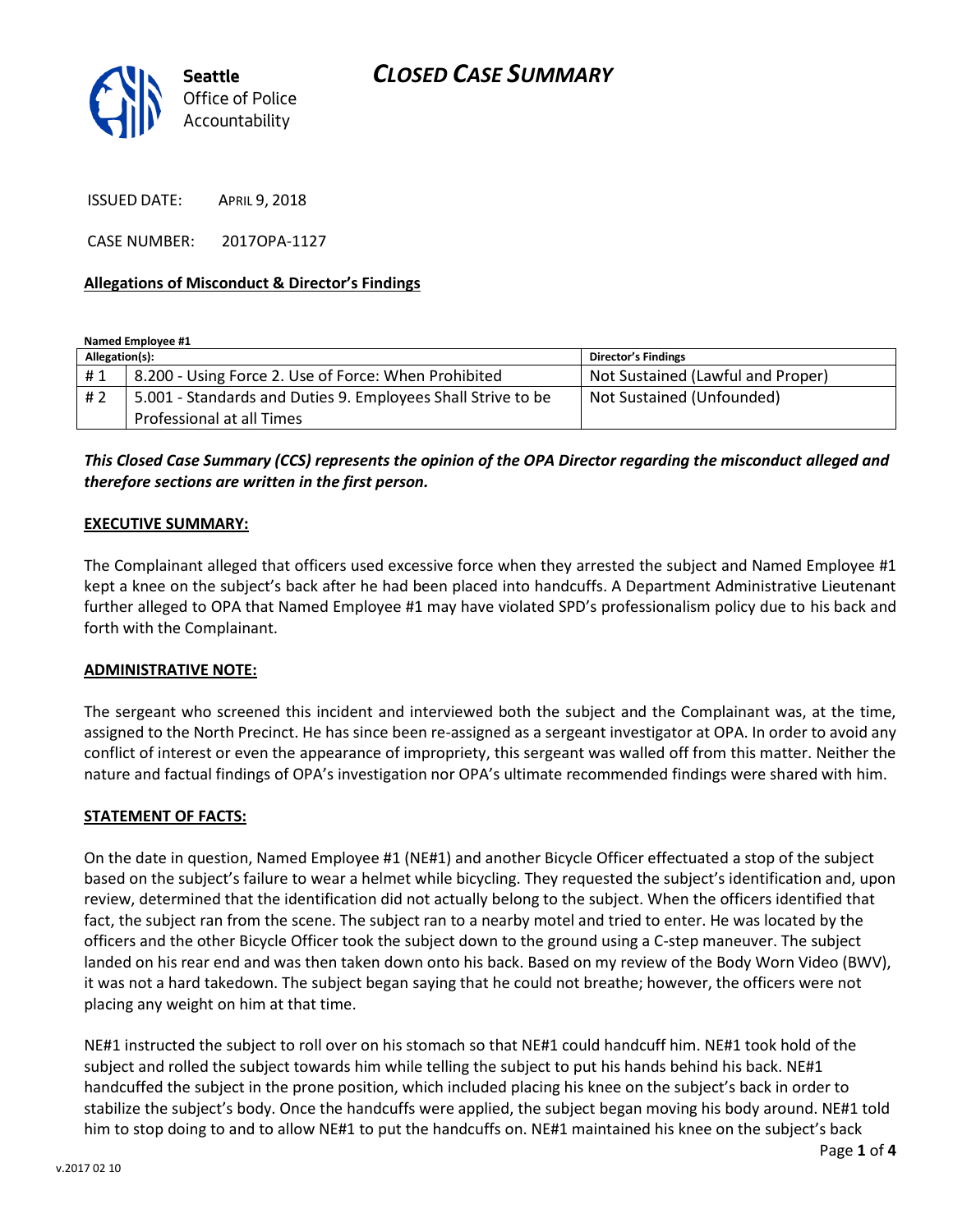

## *CLOSE CASE SUMMARY*

OPA CASE NUMBER: 2017OPA-1127

until he was able to double lock the handcuffs (which ensures that they do not inadvertently tighten and cause pain to an arrestee).

The subject continued to move around. The subject stated that he could not breathe and NE#1 told him that if he could talk, he could breathe. NE#1 further appeared to grow frustrated with the subject based on the subject's conduct. NE#1 stated: "Stop! Stop resisting dude! I need to lock these so they don't get freaking tight on you." NE#1 continued to tell the subject to stop moving around and that his breathing was not impaired. At that point, a bystander – who I believe to have been the Complainant – could be heard talking at the officers with a raised voice. The Complainant could be heard referring to the officers' cameras and stated to them: "fuck you." The Complainant repeatedly asserted that the officers were engaging in harassment.

The officers then placed the subject on his side in the recovery position. NE#1 continued to tell him to stop and to relax. NE#1 was able to secure the subject and the subject stopped complaining that he could not breathe. They picked the subject off of the ground and walked him to a patrol vehicle. All throughout this process, the Complainant repeatedly yelled at the officers. The Complainant then referred to the officers as "crackers." NE#1 yelled back at him: "That's racist! You're a racist." The Complainant responded: "You're goddamned right it is." The Complainant kept on yelling at the officers, including using swear words towards them, but NE#1 did not further respond to him.

A sergeant responded to the scene to screen the arrest and force. As part of that process, the sergeant interviewed the Complainant. The Complainant reported that the force used by the officers was "excessive." The Complainant explained that NE#1 had his knee on the subject's back even after the subject had been placed into handcuffs. Based on this allegation, this matter was referred to OPA. This matter was also administratively reviewed by the officers' chain of command and, during that review, a Department Administrative Lieutenant reviewed the video. The Lieutenant further referred NE#1's back and forth with them Complainant to OPA as a possible violation of the Department's professionalism policy. This OPA investigation ensued.

### **ANALYSIS AND CONCLUSIONS:**

### **Named Employee #1 - Allegations #1** *8.200 - Using Force 2. Use of Force: When Prohibited*

SPD Policy 8.200(1) requires that force used by officers be reasonable, necessary and proportional. Whether force is reasonable depends "on the totality of the circumstances" known to the officers at the time of the force and must be balanced against "the rights of the subject, in light of the circumstances surrounding the event." (SPD Policy 8.200(1).) The policy lists a number of factors that should be weighed when evaluating reasonableness. (*See id.*) Force is necessary where "no reasonably effective alternative appears to exist, and only then to the degree which is reasonable to effect a lawful purpose." (*Id.*) Lastly, the force used must be proportional to the threat posed to the officer. (*Id.*)

The officers' interaction with the subject and the force used was completely captured by BWV. The BWV established that the officers stopped and detained the subject for a valid reason, that the subject provided false identification, and that, when the officers asked about that investigation, the subject fled. At that point, the officers had probable cause to place the subject under arrest. With the right to do so, came the legal justification to use force if necessary.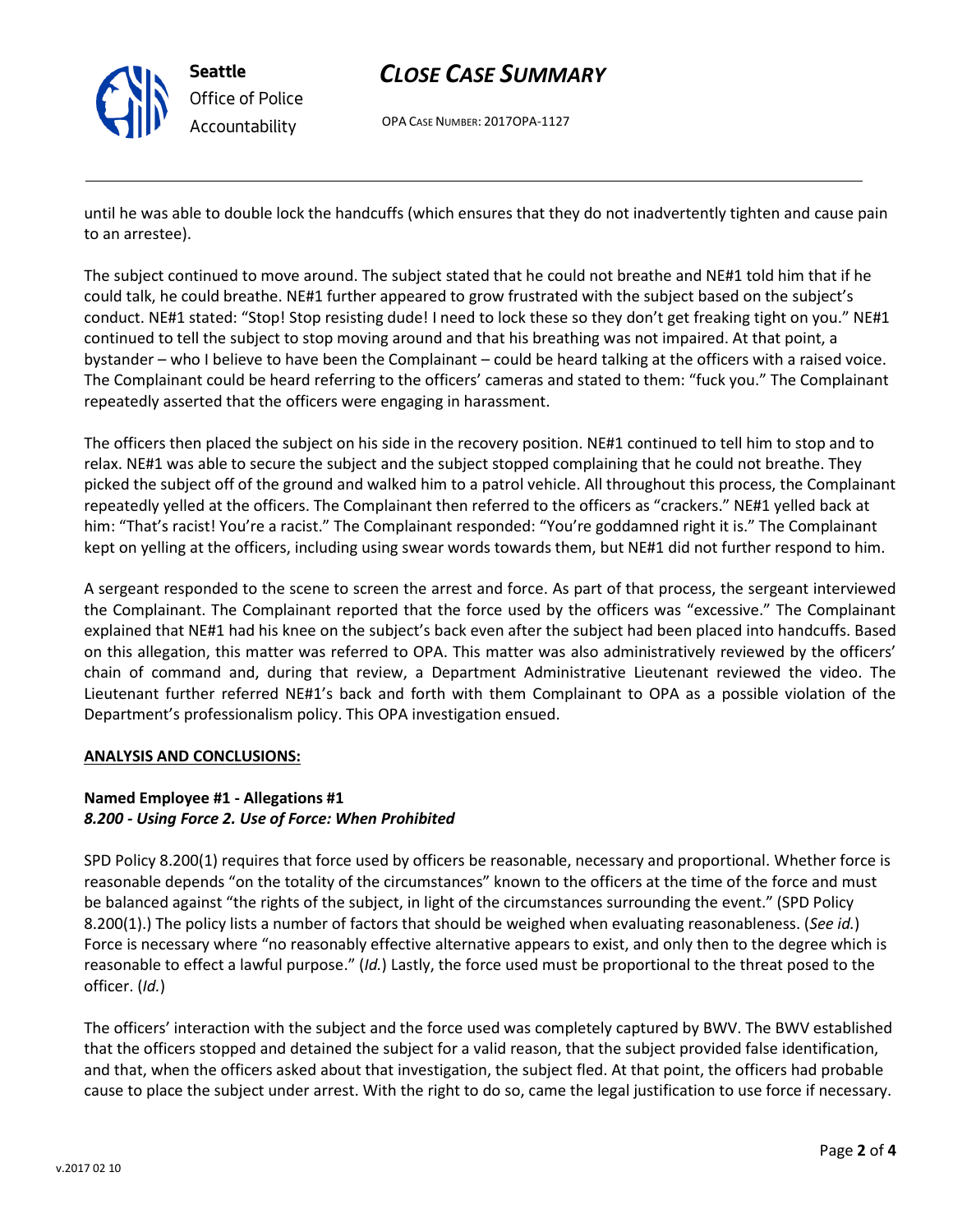



OPA CASE NUMBER: 2017OPA-1127

Here, both officers used force that was reasonable, necessary, and proportional. While not at issue in this case, the force used to take the subject softly down to the ground was consistent with policy. Once the subject was on the ground, it was reasonable for NE#1 to use force to handcuff him. This reasonable force included using NE#1's knee to hold the subject's body still. The BWV conclusively established that the subject initially fled from the officers and then continuously moved around while on the ground, even after being repeatedly told not to do so by NE#1. As such, the force was necessary to prevent the subject from resisting NE#1's attempts to handcuff him and to ultimately secure the subject's person. Lastly, the force was proportional to the threat and resistance faced by the officers. I note that the officers never used any strikes or any other significant force. Moreover, once the subject was handcuffed and the handcuffs were double locked, NE#1 removed his knee from the subject's back and placed him into a recovery position on his side.

For these reasons, I find that the force used by NE#1 was consistent with policy and I recommend that this allegation be Not Sustained – Lawful and Proper.

Recommended Finding: **Not Sustained (Lawful and Proper)**

### **Named Employee #1 - Allegation #2** *5.001 - Standards and Duties 9. Employees Shall Strive to be Professional at all Times*

SPD Policy 5.001-POL-9 requires that SPD employees "strive to be professional at all times." The policy further instructs that "employees may not engage in behavior that undermines public trust in the Department, the officer, or other officers." (SPD Policy 5.001-POL-9.) The policy lastly mandates that: "Employees will avoid unnecessary escalation of events even if those events do not end in reportable uses of force." (*Id*.)

This allegation was premised on NE#1's interaction with the Complainant, during which he responded to the Complainant calling him a cracker by saying that the Complainant was "racist." At the outset, I note that it would have been optimal had NE#1 not engaged with the Complainant. The Complainant was clearly angry and, from my review of the BWV, was unreasonable. That should have been evident to NE#1 and the back and forth simply added fuel to the fire. That being said, the term "cracker" is a pejorative term when directed towards a Caucasian person. Accordingly, I do not fault NE#1 from getting upset at being called a racist term. NE#1 responded by saying that the term and the Complainant were racist, which the Complainant admitted was true. NE#1 did not yell at him or curse at him. As such, I do not find that this interaction, even if inadvisable, violated policy.

I note that, near the end of the incident, NE#1's BWV captured him discussing the force he used and the injuries suffered by the subject. NE#1 recounted that the subject "cut his wrist" and, when describing his level of force, sarcastically stated to fellow officers: "I used Seattle force." I believe that NE#1 was referring disparagingly to the reporting requirements under Seattle policy. This attitude towards SPD policy is disappointing and it reflects poorly both on NE#1, his fellow officers, and the Department. NE#1 should consider re-evaluating his approach to this issue and being more careful as to what he says while being recorded on video.

That being said, and despite the comment discussed above, I do not believe that this allegation should be sustained. With regard to NE#1's interaction with the Complainant, in my opinion, NE#1 did not violate the Department's professionalism policy and I recommend that this allegation be Not Sustained – Unfounded.